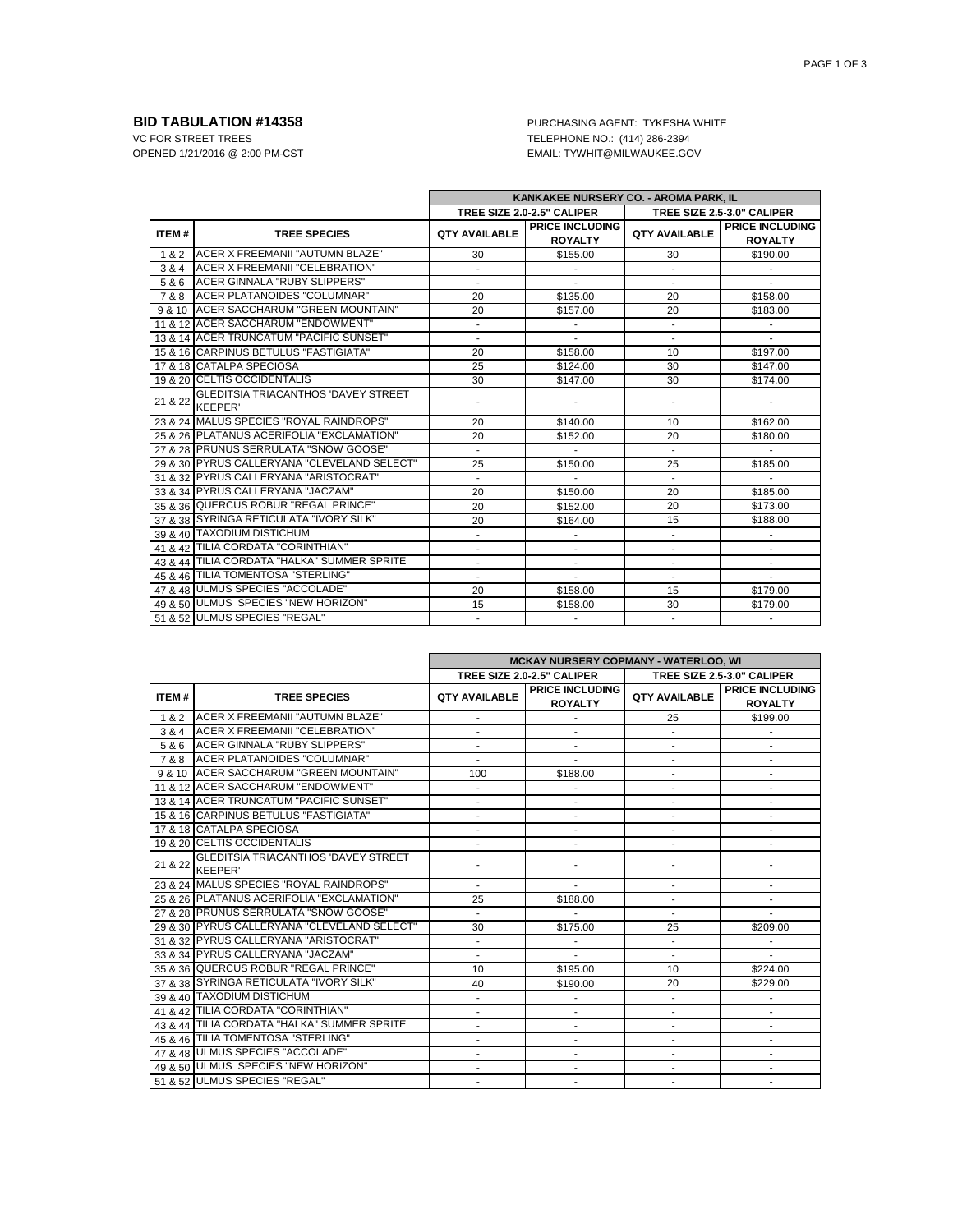**BID TABULATION #14358** PURCHASING AGENT: TYKESHA WHITE VC FOR STREET TREES VC FOR STREET TREES TELEPHONE NO.: (414) 286-2394<br>OPENED 1/21/2016 @ 2:00 PM-CST TELEPHONE TYWHIT@MILWAUKEE.GO EMAIL: TYWHIT@MILWAUKEE.GOV

|              |                                                              | SCHICHTELS NURSERY, INC. - SPRINGVILLE, NY |                                          |                            |                                          |
|--------------|--------------------------------------------------------------|--------------------------------------------|------------------------------------------|----------------------------|------------------------------------------|
|              |                                                              | TREE SIZE 2.0-2.5" CALIPER                 |                                          | TREE SIZE 2.5-3.0" CALIPER |                                          |
| <b>ITEM#</b> | <b>TREE SPECIES</b>                                          | <b>QTY AVAILABLE</b>                       | <b>PRICE INCLUDING</b><br><b>ROYALTY</b> | <b>QTY AVAILABLE</b>       | <b>PRICE INCLUDING</b><br><b>ROYALTY</b> |
| 1&2          | ACER X FREEMANII "AUTUMN BLAZE"                              | 50                                         | \$155.00                                 |                            |                                          |
|              | 3 & 4 ACER X FREEMANII "CELEBRATION"                         |                                            |                                          |                            |                                          |
| 5&6          | ACER GINNALA "RUBY SLIPPERS"                                 |                                            |                                          |                            | ٠                                        |
|              | 7 & 8 ACER PLATANOIDES "COLUMNAR"                            |                                            | $\blacksquare$                           | ÷.                         | $\blacksquare$                           |
|              | 9 & 10 ACER SACCHARUM "GREEN MOUNTAIN"                       |                                            |                                          |                            |                                          |
|              | 11 & 12 ACER SACCHARUM "ENDOWMENT"                           |                                            |                                          |                            | ٠                                        |
|              | 13 & 14 ACER TRUNCATUM "PACIFIC SUNSET"                      |                                            |                                          |                            |                                          |
|              | 15 & 16 CARPINUS BETULUS "FASTIGIATA"                        |                                            |                                          |                            | ٠                                        |
|              | 17 & 18 CATALPA SPECIOSA                                     |                                            |                                          |                            | ٠                                        |
|              | 19 & 20 CELTIS OCCIDENTALIS                                  | 50                                         | \$155.00                                 |                            |                                          |
| 21 & 22      | <b>GLEDITSIA TRIACANTHOS 'DAVEY STREET</b><br><b>KEEPER'</b> |                                            |                                          |                            |                                          |
|              | 23 & 24 MALUS SPECIES "ROYAL RAINDROPS"                      | 50                                         | \$138.00                                 |                            |                                          |
|              | 25 & 26 PLATANUS ACERIFOLIA "EXCLAMATION"                    |                                            |                                          |                            | ٠                                        |
|              | 27 & 28 PRUNUS SERRULATA "SNOW GOOSE"                        |                                            |                                          |                            |                                          |
|              | 29 & 30 PYRUS CALLERYANA "CLEVELAND SELECT"                  |                                            |                                          |                            | ٠                                        |
|              | 31 & 32 PYRUS CALLERYANA "ARISTOCRAT"                        |                                            |                                          |                            |                                          |
|              | 33 & 34 PYRUS CALLERYANA "JACZAM"                            |                                            |                                          | ÷,                         | $\overline{\phantom{a}}$                 |
|              | 35 & 36 QUERCUS ROBUR "REGAL PRINCE"                         | $\blacksquare$                             | $\sim$                                   | $\blacksquare$             | $\blacksquare$                           |
|              | 37 & 38 SYRINGA RETICULATA "IVORY SILK"                      | 100                                        | \$160.00                                 | 50                         | \$190.00                                 |
|              | 39 & 40 TAXODIUM DISTICHUM                                   | 50                                         | \$150.00                                 | $\overline{\phantom{a}}$   | ٠                                        |
|              | 41 & 42 TILIA CORDATA "CORINTHIAN"                           |                                            |                                          |                            |                                          |
|              | 43 & 44 TILIA CORDATA "HALKA" SUMMER SPRITE                  |                                            |                                          |                            | $\blacksquare$                           |
|              | 45 & 46 TILIA TOMENTOSA "STERLING"                           |                                            | ٠                                        | $\overline{a}$             | ٠                                        |
|              | 47 & 48 ULMUS SPECIES "ACCOLADE"                             |                                            |                                          |                            |                                          |
|              | 49 & 50 ULMUS SPECIES "NEW HORIZON"                          | 50                                         | \$168.00                                 | 50                         | \$205.00                                 |
|              | 51 & 52 ULMUS SPECIES "REGAL"                                |                                            |                                          | $\blacksquare$             | $\blacksquare$                           |

|              |                                                              | ST. AUBIN NURSERY - KIRKLAND. IL |                                          |                            |                                          |
|--------------|--------------------------------------------------------------|----------------------------------|------------------------------------------|----------------------------|------------------------------------------|
|              |                                                              |                                  | TREE SIZE 2.0-2.5" CALIPER               | TREE SIZE 2.5-3.0" CALIPER |                                          |
| <b>ITEM#</b> | <b>TREE SPECIES</b>                                          | <b>QTY AVAILABLE</b>             | <b>PRICE INCLUDING</b><br><b>ROYALTY</b> | <b>QTY AVAILABLE</b>       | <b>PRICE INCLUDING</b><br><b>ROYALTY</b> |
| 1 & 2        | <b>ACER X FREEMANII "AUTUMN BLAZE"</b>                       | $150+$                           | \$175.00                                 | $35+$                      | \$215.00                                 |
| 3 & 4        | <b>ACER X FREEMANII "CELEBRATION"</b>                        | $50+$                            | \$175.00                                 | $20+$                      | \$215.00                                 |
| 5 & 6        | ACER GINNALA "RUBY SLIPPERS"                                 | $\blacksquare$                   |                                          | $\overline{\phantom{a}}$   | ٠                                        |
| 7 & 8        | <b>ACER PLATANOIDES "COLUMNAR"</b>                           |                                  | ÷,                                       | ä,                         | ä,                                       |
|              | 9 & 10 ACER SACCHARUM "GREEN MOUNTAIN"                       | $100+$                           | \$175.00                                 | $100+$                     | \$215.00                                 |
|              | 11 & 12 ACER SACCHARUM "ENDOWMENT"                           | $\overline{\phantom{a}}$         |                                          | $\mathbf{r}$               |                                          |
|              | 13 & 14 ACER TRUNCATUM "PACIFIC SUNSET"                      |                                  |                                          | ä,                         |                                          |
|              | 15 & 16 CARPINUS BETULUS "FASTIGIATA"                        |                                  |                                          | $\frac{1}{2}$              |                                          |
|              | 17 & 18 CATALPA SPECIOSA                                     | $50+$                            | \$192.00                                 | $10+$                      | \$229.00                                 |
|              | 19 & 20 CELTIS OCCIDENTALIS                                  | $100+$                           | \$192.00                                 |                            |                                          |
| 21 & 22      | <b>GLEDITSIA TRIACANTHOS 'DAVEY STREET</b><br><b>KEEPER'</b> |                                  |                                          |                            |                                          |
|              | 23 & 24 MALUS SPECIES "ROYAL RAINDROPS"                      | $25+$                            | \$184.00                                 | $\blacksquare$             | ٠                                        |
|              | 25 & 26 PLATANUS ACERIFOLIA "EXCLAMATION"                    | $25+$                            | \$225.00                                 | $\overline{\phantom{a}}$   | ٠                                        |
|              | 27 & 28 PRUNUS SERRULATA "SNOW GOOSE"                        | $\sim$                           | ÷.                                       |                            |                                          |
|              | 29 & 30 PYRUS CALLERYANA "CLEVELAND SELECT"                  | $100+$                           | \$192.00                                 | $100+$                     | \$225.00                                 |
|              | 31 & 32 PYRUS CALLERYANA "ARISTOCRAT"                        | $20+$                            | \$188.00                                 | $50+$                      | \$225.00                                 |
|              | 33 & 34 PYRUS CALLERYANA "JACZAM"                            | $\blacksquare$                   | ÷.                                       | $\blacksquare$             | ÷                                        |
|              | 35 & 36 QUERCUS ROBUR "REGAL PRINCE"                         | $10+$                            | \$215.00                                 | $\blacksquare$             |                                          |
|              | 37 & 38 SYRINGA RETICULATA "IVORY SILK"                      | $50+$                            | \$218.00                                 | $50+$                      | \$242.00                                 |
|              | 39 & 40 TAXODIUM DISTICHUM                                   | $35+$                            | \$185.00                                 | $\overline{\phantom{a}}$   |                                          |
|              | 41 & 42 TILIA CORDATA "CORINTHIAN"                           | ÷.                               |                                          | $\blacksquare$             | ÷.                                       |
|              | 43 & 44 TILIA CORDATA "HALKA" SUMMER SPRITE                  | $\blacksquare$                   | $\blacksquare$                           | $\frac{1}{2}$              | ٠                                        |
|              | 45 & 46 TILIA TOMENTOSA "STERLING"                           | $\blacksquare$                   | $\blacksquare$                           | $\blacksquare$             | ٠                                        |
|              | 47 & 48 ULMUS SPECIES "ACCOLADE"                             | $40+$                            | \$190.00                                 | $\overline{\phantom{a}}$   | ٠                                        |
|              | 49 & 50 ULMUS SPECIES "NEW HORIZON"                          | $25+$                            | \$190.00                                 |                            |                                          |
|              | 51 & 52 ULMUS SPECIES "REGAL"                                | $\sim$                           | $\blacksquare$                           | $\blacksquare$             | ٠                                        |